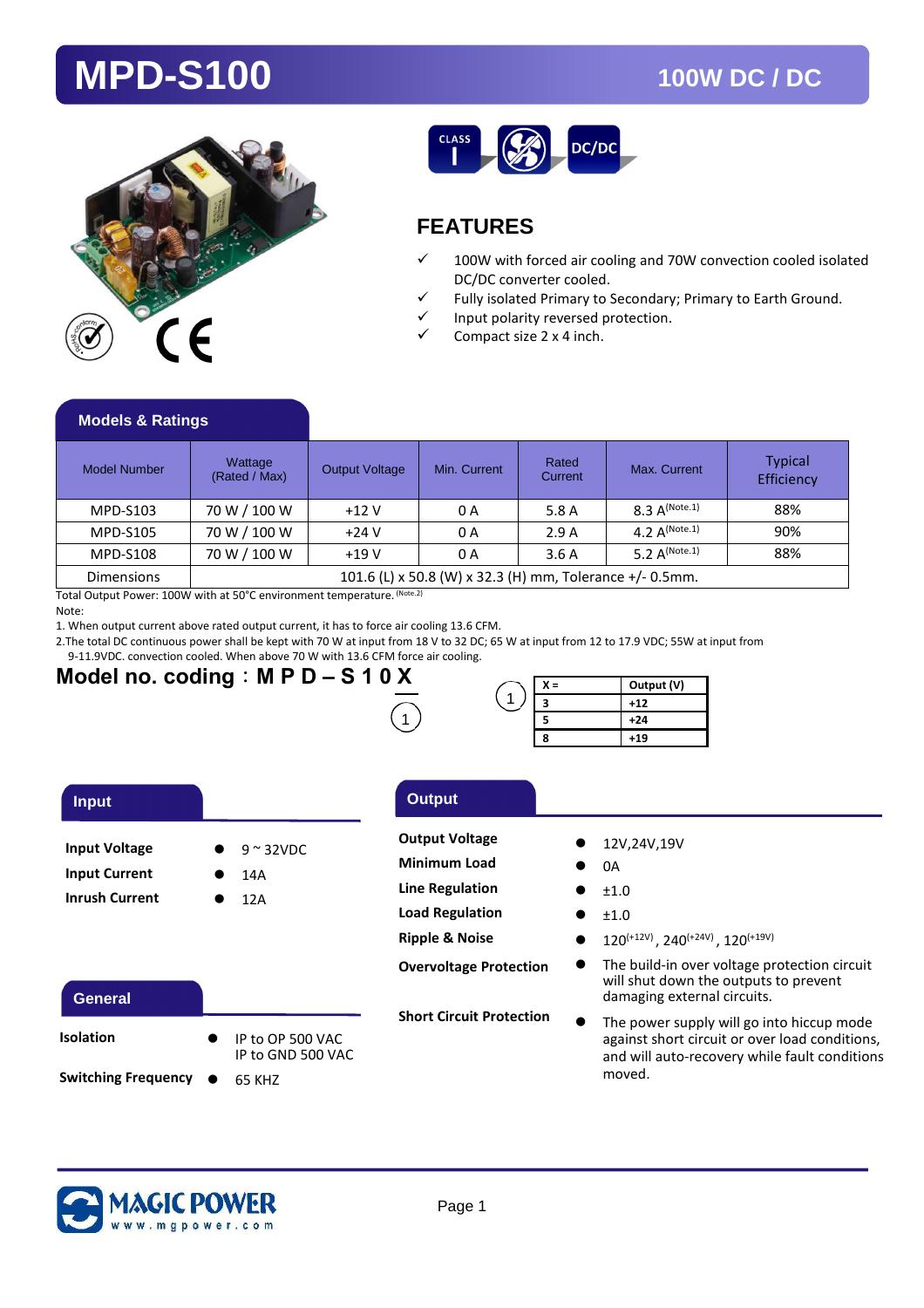# **MPD-S100 100W DC / DC**

### **EMC: Immunity**

| ESD       | $\bullet$ | IEC 61000-4-2           |
|-----------|-----------|-------------------------|
| Radiated  |           | $\bullet$ IEC 61000-4-3 |
| EFT       |           | $\bullet$ IEC 61000-4-4 |
| Surges    |           | $\bullet$ IEC 61000-4-5 |
| Conducted | $\bullet$ | IEC 61000-4-6           |
|           |           |                         |

| <b>Environmental</b>            |  |
|---------------------------------|--|
| <b>Operating</b><br>Temperature |  |
| Storage<br>Temperature          |  |

**Relative Humidity Cooling** 

**Operating** 

 $\bullet$ -20 ~ +75°C

 $-10 - 70$ °C

 $\bullet$ 

- $\bullet$ 10 ~ 95%RH
- $\bullet$ 13.6 CFM
- $\bullet$ 5000m

### **EMC: Emissions**

### **Conducted**

**Radiated** 

| EN 55032 / CISPR 32<br>CISPR 22 & FCC Part 15 |  |
|-----------------------------------------------|--|
| EN 55032 / CISPR 32<br>CISPR 22 & FCC Part 15 |  |

| <b>Safety Approvals</b> |                                                                                                                    |
|-------------------------|--------------------------------------------------------------------------------------------------------------------|
| TUV                     | EN 60950-1: 2006+A2 2013                                                                                           |
| СB                      | IEC 60950-1: 2005+A2: 2013,<br>2 <sub>nd</sub>                                                                     |
| UL/cUL                  | UL 60950-1, 2 <sup>nd</sup> Edition, 2007-<br>03-27, CSA C22.2 No.60950-<br>1-07. 2 <sup>nd</sup> Edition. 2007-03 |

Ï

### **Derating curve**



### **Performance curves (with fan) at 70°C**